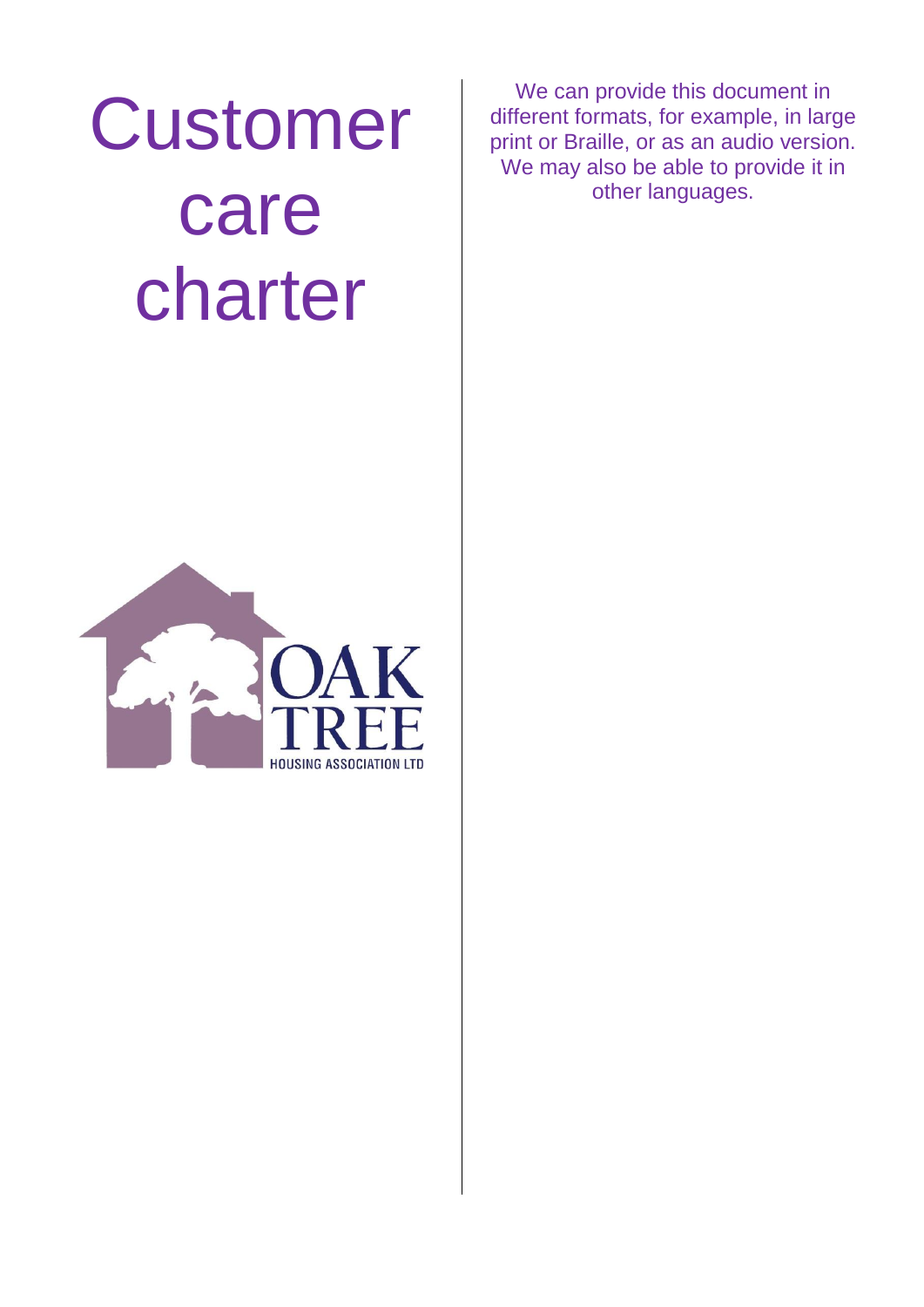## **Introduction**

We own and manage a large number of properties throughout Inverclyde and provide a property-management service for our customers.

When we are developing and providing services, we always put the needs of our customers first.

As part of this commitment, we promote equal opportunities in relation to services and employment.

The Scottish Social Housing Charter Outcome 1 states the following.

'Social landlords perform all aspects of their housing services so that: • every tenant and other customer has their individual needs recognised, is treated fairly and with respect, and receives fair access to housing and housing services. This outcome describes what social landlords, by complying with equalities legislation, should achieve for all tenants and other customers regardless of age, disability, gender reassignment, marriage and civil partnership, race, religion or belief, sex, or sexual orientation. It includes landlords' responsibility for finding ways of understanding the rights and needs of different customers and delivering services that recognise and meet these.'

#### **Our service standards**

Our service standards explain what you can expect when you use our services.

Our service standards are clear, easily understood and easy to use. To meet the service standards we must:

communicate with you effectively;

- make reasonable adjustments to make sure our services reflect the needs of disabled people and those whose preferred language is not English
- Apologise when things go wrong; and
- treat everyone with respect.

## **What standards can you expect?**

#### **If you phone us during office hours we will:**

- answer your call within 20 seconds;
- give the name of the person you are speaking to; transfer your call to the relevant staff member or their voicemail; and
- call you back, if you have asked us to, by the next working day.

### **If you write to us or email us we will:**

- respond to you within five working days; or
- if we cannot provide a full response at that time, tell you when you can expect to receive one.

## **If you contact us through social media or on-line we will**:

- respond to your enquiry within five working days;
- respond to on-line chat messages by the next working day; or
- if we cannot provide a full response at that time, tell you when you can expect to receive one.

### **If you contact us when our office is closed we will:**

- provide a voicemail facility
- provide a direct method of reporting an emergency repair
- respond to voicemail messages by the next working day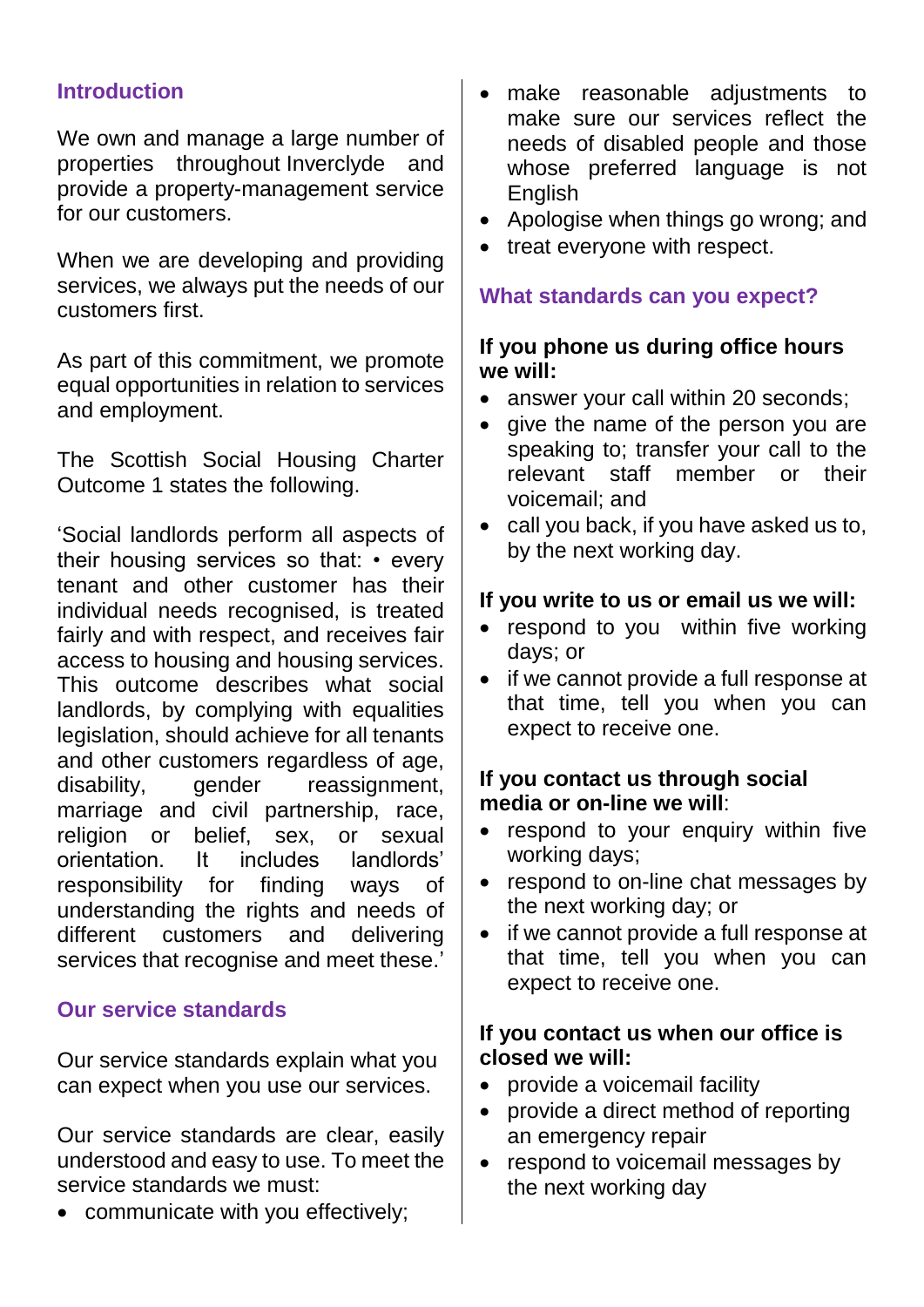We monitor our performance against these standards and reports appear in our regular newsletters issued to tenants and available on our website

# **In all our communications we will:**

- use language that is easy to understand; and
- sign with our name and job title.

# **If you visit us we will:**

- do what we can to make sure you can get into our offices;
- treat you with respect and provide a high-quality service;
- see you within five minutes of your pre-arranged appointment time or, if you do not have an appointment, tell you approximately how long you will have to wait to speak to a member of staff;
- see you in a private room to keep the matter confidential;
- wear ID badges and give you our name and job title;
- arrange an interpretation service, whenever this is possible, if English is not your first language; and
- provide an induction-loop system if you wear a hearing aid.

# **If we visit your home we will:**

- introduce ourselves and show our ID badges;
- arrive within 10 minutes of the appointment time or phone you if the appointment will be delayed or needs to be cancelled;
- treat you and your home with respect; and
- if you are not at home, leave a calling card telling you how to rearrange your appointment.

## **If we visit your home we expect you to:**

- be polite and non-threatening;
- treat us with respect:
- meet our reasonable requests;
- not smoke; and
- understand that we may not be able to help, as some matters may be beyond our control.

# **Behavioural Code - Oak Tree HA**

All of Oak Tree Housing Association's Staff, Committee and Agents will adhere to the following behavioural principles at all times when representing the Association.

- Be polite, friendly, courteous and welcoming
- Treat all customers with respect and dignity
- Always show identification when out of the Association's office on business
- All staff members will wear a name badge and will introduce themselves by name and position in the Association.
- Always ensure confidentiality and privacy
- Adhere to the organisation's equalities policy
- Be sensitive, patient and understanding when dealing with customers
- Never use foul or abusive language

# **Behavioural Code - Customers**

We think it is reasonable for our customers to:

 Be polite, courteous, non-abusive and non-threatening at all times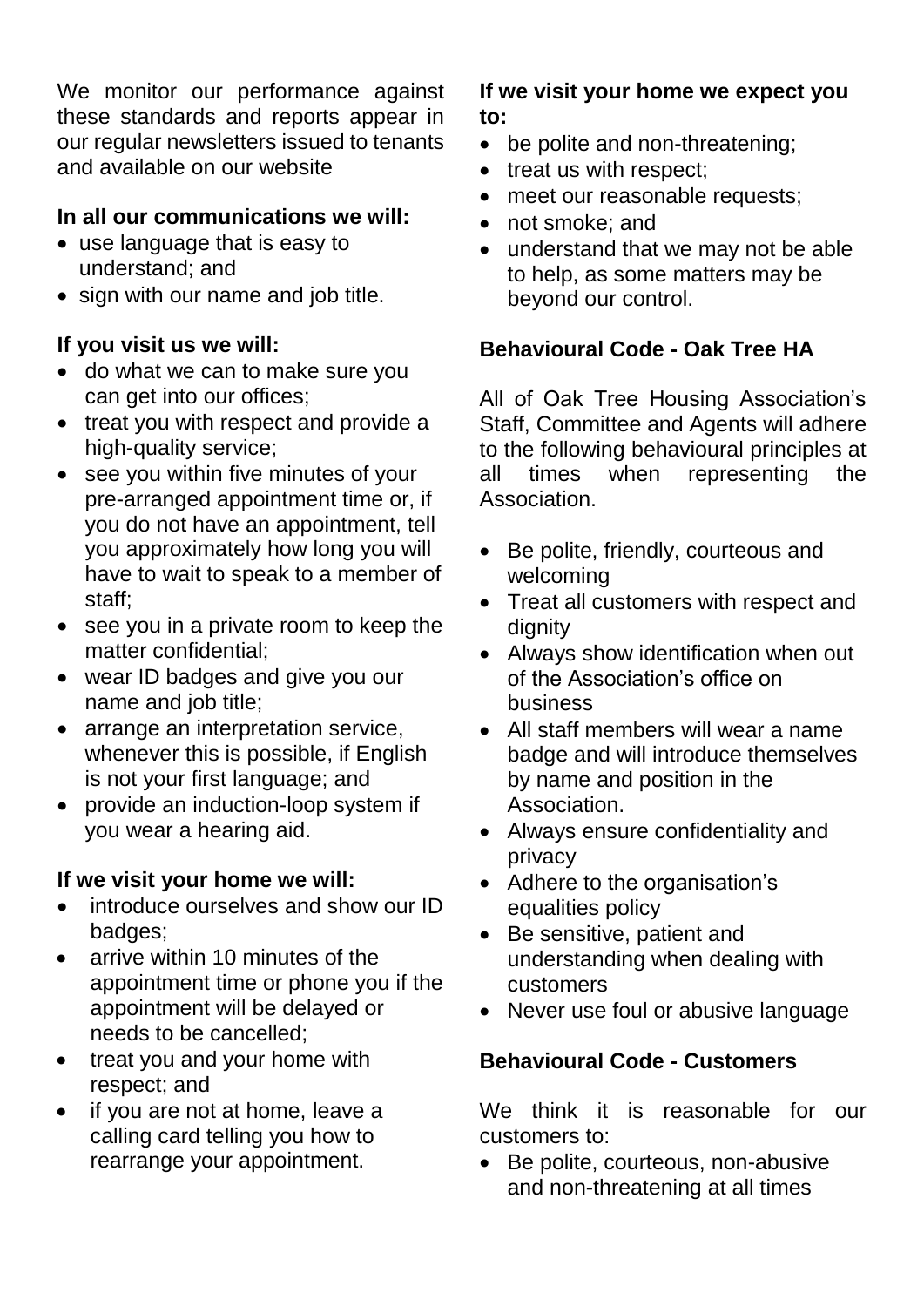- Treat our staff with respect and dignity
- Comply with all reasonable requests made by our staff
- Refrain from smoking when staff carry out home visits.
- Understand that sometimes we just simply cannot help you. Where this is the case, we will make every effort to help you source the agency (ies) who can help.
- Understand that in the event of unacceptable behaviour towards our staff, service levels may be reduced to the person concerned.

# **Extra service standards for tenants**

We have extra service standards for things such as:

- handling complaints;
- offering tenancies;
- managing our properties;
- repairs and maintenance; and
- factoring.

You can request copies of these service standards from us or view them on our website.

## **Confidentiality**

We will treat all information provided to us in accordance with the General Data Protection Regulation (GDPR) and documented in our Privacy Policy

## **Customer involvement**

Your views are important to us and we want you to tell us what you think about our services. We must consult our customers on important policies and matters which affect them. We will carry out these consultations in a number of

ways, including through newsletters, online and paper surveys, focus groups, text messages and social media.

We use feedback from our customers to improve our services and influence our policies. The results of any consultation will be published in our newsletters, on our website and on social media.

## **Compliments and complaints**

We take your feedback seriously and aim to provide the best possible service at all times. However, we understand that sometimes a service is not as good as you expect it to be. It is important that you let us know if this has happened as we can use your comments to improve the service you and others receive. We welcome your feedback about all aspects of our services.

## **You can make a compliment or complaint in the following ways.**

## **By writing to or visiting our office**

Oak Tree Housing Association Ltd 41 High Street **Greenock** PA15 1NR

**By phone**: 01475 807000

**By email**: info@oaktreeha.org.uk

**Through our website or Web Portal**: www.oaktreeha.org.uk

**Through our Facebook page or Twitter** @Oaktreeha

We can provide this charter in large print, on tape or in a different language or format.